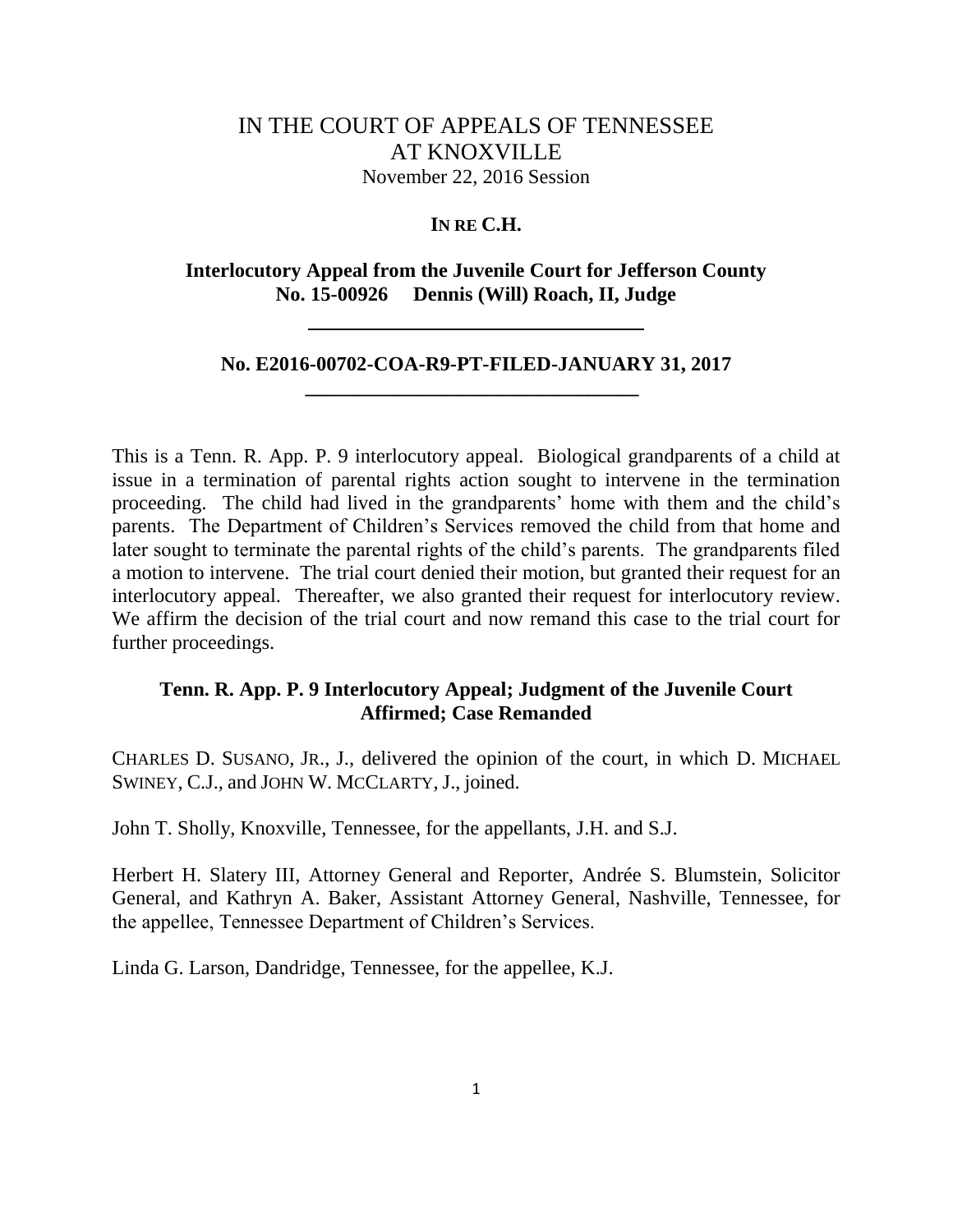#### **OPINION**

#### **I.**

J.H. (grandmother) and S.J. (grandfather) are the maternal grandparents of the child at issue, C.H. The child was born in May 2010 to K.J. (mother) and R.H. (father). Since 2010, the child had lived with his grandparents. The same house was also shared by the child"s parents, aunt, and older cousin. DCS removed the child from the home in November 2014 due, in part, to the parents' drug use.

DCS filed a dependency and neglect action against the child"s parents in the trial court. The grandparents sought to intervene, but their application was denied. On October 16, 2015, DCS filed a petition to terminate the parental rights of the child"s parents. The grandparents again moved to intervene. Along with their motion, they attached three affidavits<sup>1</sup> asserting that the grandparents, rather than the parents, looked after the child, providing him with food, shelter, clothing, and transportation, among other things. The trial court dismissed the motion to intervene, stating:

> this matter, including a hearing on the merits, has previously been heard on September 2, 2015, in the Dependence and Neglect case filed in this court on November 26, 2014, and nothing has changed regarding the [grandparents"] circumstances since then.

The grandparents then asked the trial court to permit them to pursue a Tenn. R. App. P. 9 interlocutory appeal. The trial court granted their request. It listed the following reasons for its action:

> Having given consideration to the severity of potential injury to the [grandparents], the probability of its occurrence and the probability that review upon entry of final judgment will be ineffective, this Court believes this Order is appealable due to the need to prevent irreparable injury.

 $\overline{\phantom{a}}$ 

<sup>&</sup>lt;sup>1</sup> The grandparents' motion to intervene states that "five  $(5)$  notarized affidavits from friends, family, neighbors, and teachers" are attached to the document. Only three affidavits – from, respectively, the child"s grandmother, the child"s aunt, and family friend, Michelle Durand – are attached to the motion in the record.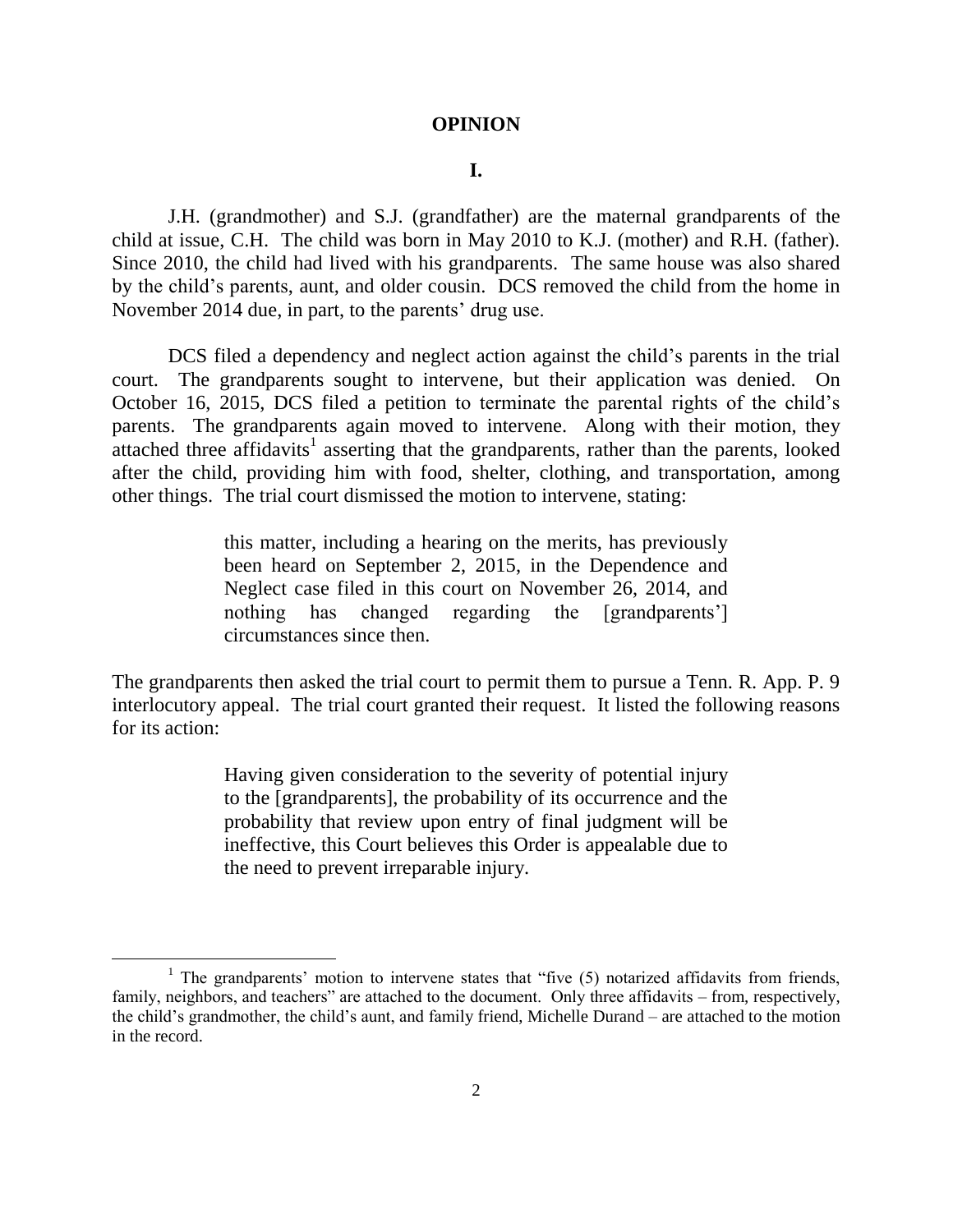The [grandparents] are seeking permission to Intervene in a Termination of Parental Rights action with a view to obtaining visitation with and/or custody of their grandson, the minor child in the case. If they are not allowed to intervene at this time, they will be unable to appeal the final judgment as they would not be parties to the case. If their daughter"s rights are terminated, [the grandparents] will forever be deprived of a legal relationship with the child, which is an irreparable injury. Even if they do not prevail in their petition for custody, if [the grandparents] are allowed to intervene they would at least have the opportunity to seek visitation with their grandson during the pendency of this matter until he is adopted.

For purposes of judicial efficiency and economy, and to prevent the need for additional filings by [the grandparents,] which might delay permanent placement of the child, which would not be in his best interest, this Court believes the appeal should be permitted.

(Paragraph numbering in original omitted.)

#### **II.**

In the order granting this appeal, we certified the following question:

Whether the Trial Court erred in denying the motion to intervene as parties filed by the applicant/grandparents in the termination of parental rights proceeding below.

# **III.**

With respect to intervention as a matter of right, we review the trial court's decision de novo with no presumption of correctness. *Gonzalez v. State Dept. of Children's Servs.*, 136 S.W.3d 613, 616 (Tenn. 2004) (citing *State v. Brown & Williamson Tobacco Corp.*, 18 S.W.3d 186, 191 (Tenn. 2000)). "When there is no basis for intervention as of right, the decision to allow intervention is a matter within the discretion of the trial court. This decision should not be reversed by an appellate court absent a showing of abuse of discretion." *Shelby Cty. Deputy Sheriff's Ass'n v. Gilless*, 972 S.W.2d 683, 685 (Tenn. Ct. App. 1997) (citing Tenn. R. Civ. P. 24.02; *Ballard v.*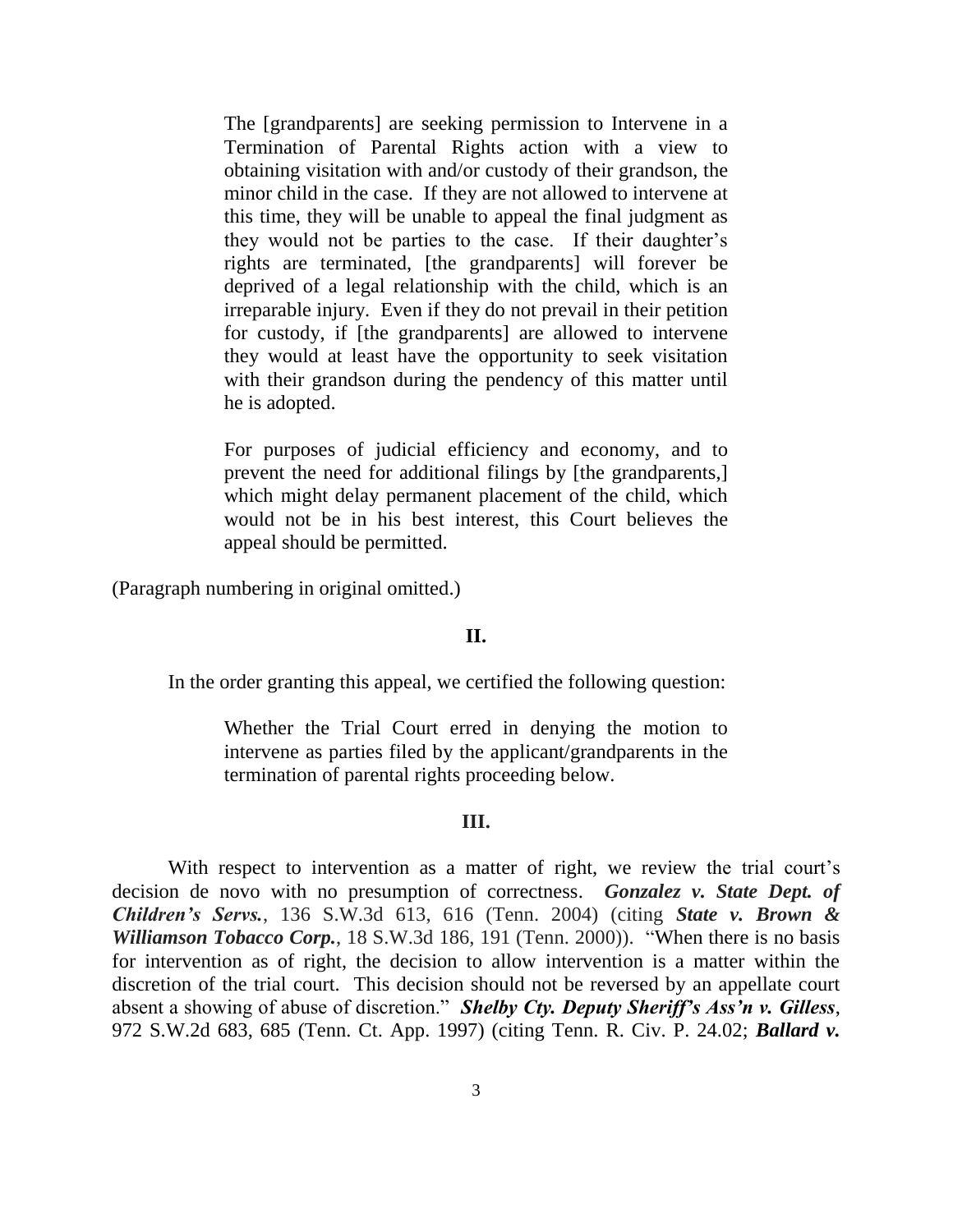*Herzke*, 924 S.W.2d 652, 658 (Tenn. 1996)). We review the trial court's factual findings, if any, de novo with a presumption of correctness, unless the evidence preponderates against those findings. Tenn. R. App. P. 13(d).

#### **IV.**

# **A.**

The grandparents sought to intervene as a matter of right and, alternatively, via permission pursuant to Tenn. R. Civ. P. 24. In Tennessee, chancery, circuit, and juvenile courts have concurrent jurisdiction to terminate parental rights. *Gonzalez*, 136 S.W.3d at 617 (citing Tenn. Code Ann. § 36-1-113(a)). As a result,

> [b]ecause the Rules of Civil Procedure concerning intervention would apply in both chancery and circuit court proceedings to terminate parental rights, and because their application would not compromise the efficacy of juvenile proceedings, we find that standing to intervene in a termination proceeding in juvenile court should be analyzed under Rule 24 of the Rules of Civil Procedure. *See* Tenn. R. Civ. P. 1 (2003). Accordingly, we expressly overrule any holding to the contrary.

Id. (internal citations omitted).<sup>2</sup> Tenn. R. Civ. P. 24 provides that the authority to intervene may be conferred expressly by statute. *Gilless*, 972 S.W.2d at 685. Without such express authority, "determining whether a party is entitled to judicial relief "requires the court to decide whether the party has a sufficiently personal stake in the outcome of the controversy to warrant the exercise of the court's power on its behalf." " *Id.* (quoting *Metro. Air Research Testing Auth. (MARTA) v. The Metro. Gov't of Nashville*, 842 S.W.2d 611, 615 (Tenn. App. 1992)).

#### **B.**

Tenn. R. Civ. P. 24.01 provides when intervention by right is permitted:

 $\overline{\phantom{a}}$ 

 $2^{2}$  DCS and the grandparents acknowledge on appeal that as of July 1, 2016, Tenn. R. Juv. P. 304 provides for intervention by right or by permission in juvenile court. The parties agree, as does this Court, that the current action should proceed under Tenn. R. Civ. P. 24 because this matter began prior to July 1, 2016.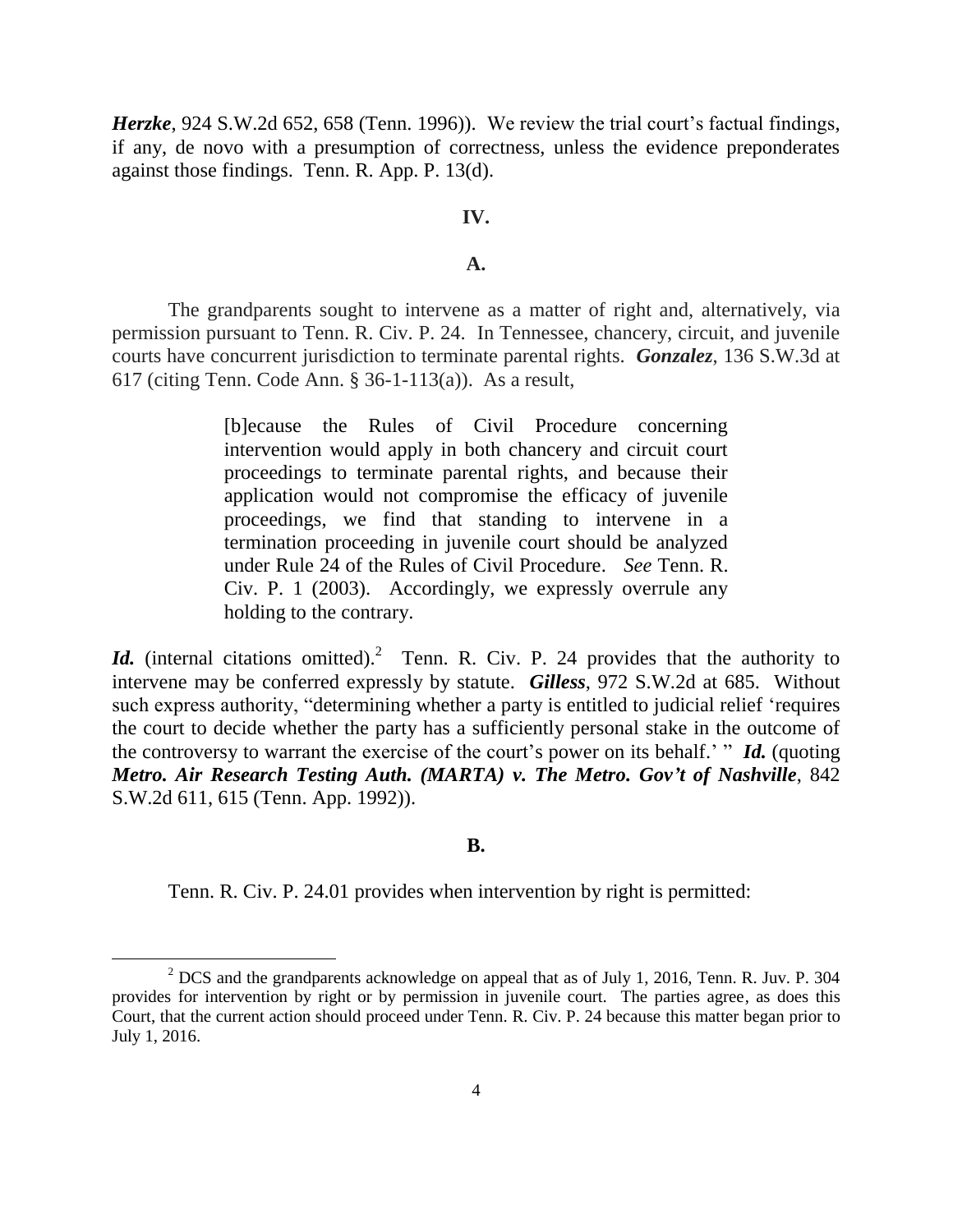Upon timely application anyone shall be permitted to intervene in an action: (1) when a statute confers an unconditional right to intervene; or (2) when the applicant claims an interest relating to the property or transaction which is the subject of the action and the applicant is so situated that the disposition of the action may as a practical matter impair or impede the applicant"s ability to protect that interest, unless the applicant"s interest is adequately represented by existing parties; or (3) by stipulation of all the parties.

The grandparents rely on subpart (2) of the above rule. They assert that "[t]heir interest in the future and well-being of their grandson is obvious[.]" DCS argues that interest is "too attenuated" to allow intervention by right. Under our case law, "the precise nature of the interest required to intervene as of right has eluded exact definition." *In re Brian M.*, No. E2014-00941-COA-R3-PT, 2015 WL 78179, at \*4 (Tenn. Ct. App., filed Jan. 6, 2015). Still, the required interest "does not include a mere contingent, remote, or conjectural possibility of being affected as a result of the suit, but must involve a direct claim on the subject matter of the suit such that the intervenor will either gain or lose by direct operation of the judgment." *Id.* (quoting *State v. Brown & Williamson Tobacco Corp.*, 18 S.W.3d 186, 192 (Tenn. 2000)). For the reasons set forth below, we hold that the grandparents have not established an interest sufficient to permit intervention by right in this termination proceeding.

A grandparent"s biological relationship with a child, in and of itself, is not enough to establish a right to intervene in a termination case brought against a child"s parents. *Gonzalez*, 136 S.W.3d at 620. In *Gonzalez*, the Supreme Court analyzed the "varying conclusions" reached by other state courts "regarding the right of grandparents to intervene in dependency and neglect and termination of parental rights proceedings." *Id.* at 618-20. The Court determined that "[a]lthough it is conceivable that a grandparent may adduce evidence sufficient to support intervention as of right in a parental termination hearing, we agree with the majority of jurisdictions which hold that *the grandparental relationship does not alone support intervention*." *Id.* at 620 (emphasis added). In support, the *Gonzalez* court noted that grandparents are not included in the list of the parties who are mandatory participants in a termination proceeding under Tenn. Code Ann. § 36-1-117(a) (2014). Further, subsection (d) of the same statute provides "[o]ther biological or legal relatives of the child . . . are not necessary parties to the proceeding unless they are legal guardians as defined in § 36-1-102 or legal custodians of the person of the child . . . at the time the petition is filed." *Id.* Here, the grandparents were neither the guardian nor custodian of the child at the time the petition was filed.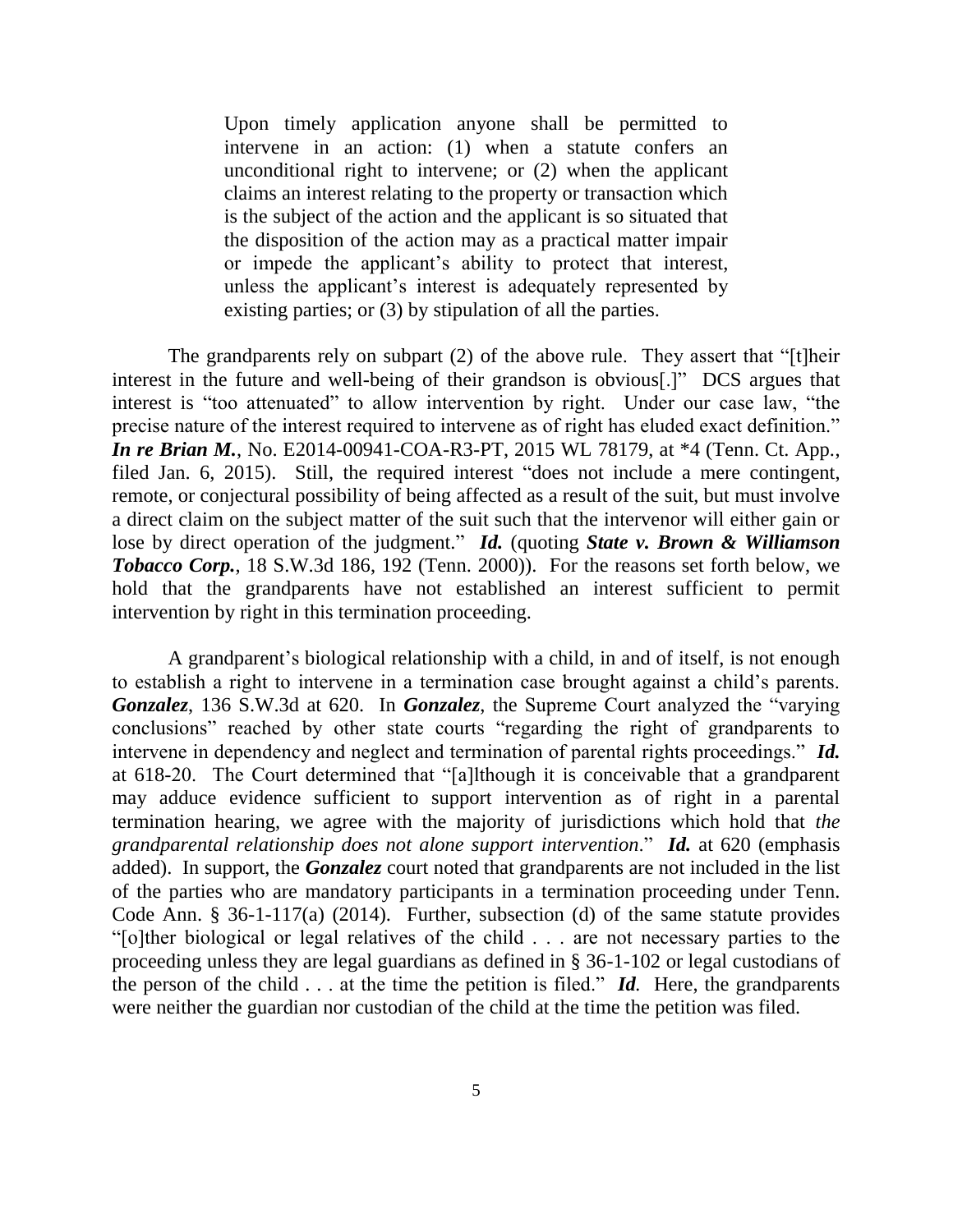The grandparents point out that, in contrast to the grandparents in *Gonzalez*, they have a relationship with the child beyond that of a biological one. *Gonzalez*, 136 S.W.3d at 615, 620. The child, with his parents, had lived in the grandparents" home until his removal by DCS. Grandmother asserts by affidavit that she and grandfather had "assumed almost all parental responsibility for [the child]," while his parents "were not interested or capable of caring for their son." The grandparents argue that their role in caring for the child establishes their right to intervene in the current suit. In support, they point out that this Court previously held that a legally-protected interest sufficient to allow intervention by a non-parent in a termination action may arise through "the actual exercise of significant parental duties, control, or responsibilities for the child's benefit." *Skerrett v. The Ass'n for Guidance*, No. M2002-00218-COA-R3-JV, 2003 WL 21634412, at \*2 (Tenn. Ct. App., filed July 11, 2003) *overruled by Gonzalez* 136 S.W.3d at 617, n.8. However, the grandparents' reliance on *Skerrett* is misplaced. The *Skerrett* court, at the outset of its analysis, held that Tenn. R. Civ. P. 24 is *not* applicable to juvenile court proceedings. 2003 WL 21634412, at \*2. Our Supreme Court expressly overruled that holding, stating that "standing to intervene in a termination proceeding in juvenile court should be analyzed under Rule 24 of the Rules of Civil Procedure." *Gonzalez* 136 S.W.3d at 617, n.8. Instead of applying Tenn. R. Civ. P. 24, the *Skerrett*  court "look[ed] elsewhere for the rules and principles that should be used to determine whether a party should be permitted to intervene in a proceeding to terminate parental rights." *Id.* As previously noted, pursuant to *Gonzaelz*, we must determine whether intervention is proper under Tenn. R. Civ. P. 24. Because *Skerrett* did not proceed under Tenn. R. Civ. P. 24, we decline to follow it here.

The grandparents rely upon language from the "visitation rights of grandparents" statutory scheme codified at Tenn. Code Ann.  $\S 36-6-306(b)(2)$  (2015),<sup>3</sup> to establish that the bond they have with their grandchild is "significant." If the grandparents cite this statute to establish an interest sufficient to allow intervention in this termination

l

- (A) The child resided with the grandparent for at least six (6) consecutive months;
- (B) The grandparent was a full-time caretaker of the child for a period of not less than six (6) consecutive months; or
- (C) The grandparent had frequent visitation with the child who is the subject of the suit for a period of not less than one (1) year.

 $3$  This portion of Tenn. Code Ann. § 36-6-306(b) provides:

<sup>(2)</sup> For purposes of this section, a grandparent shall be deemed to have a significant existing relationship with a grandchild if: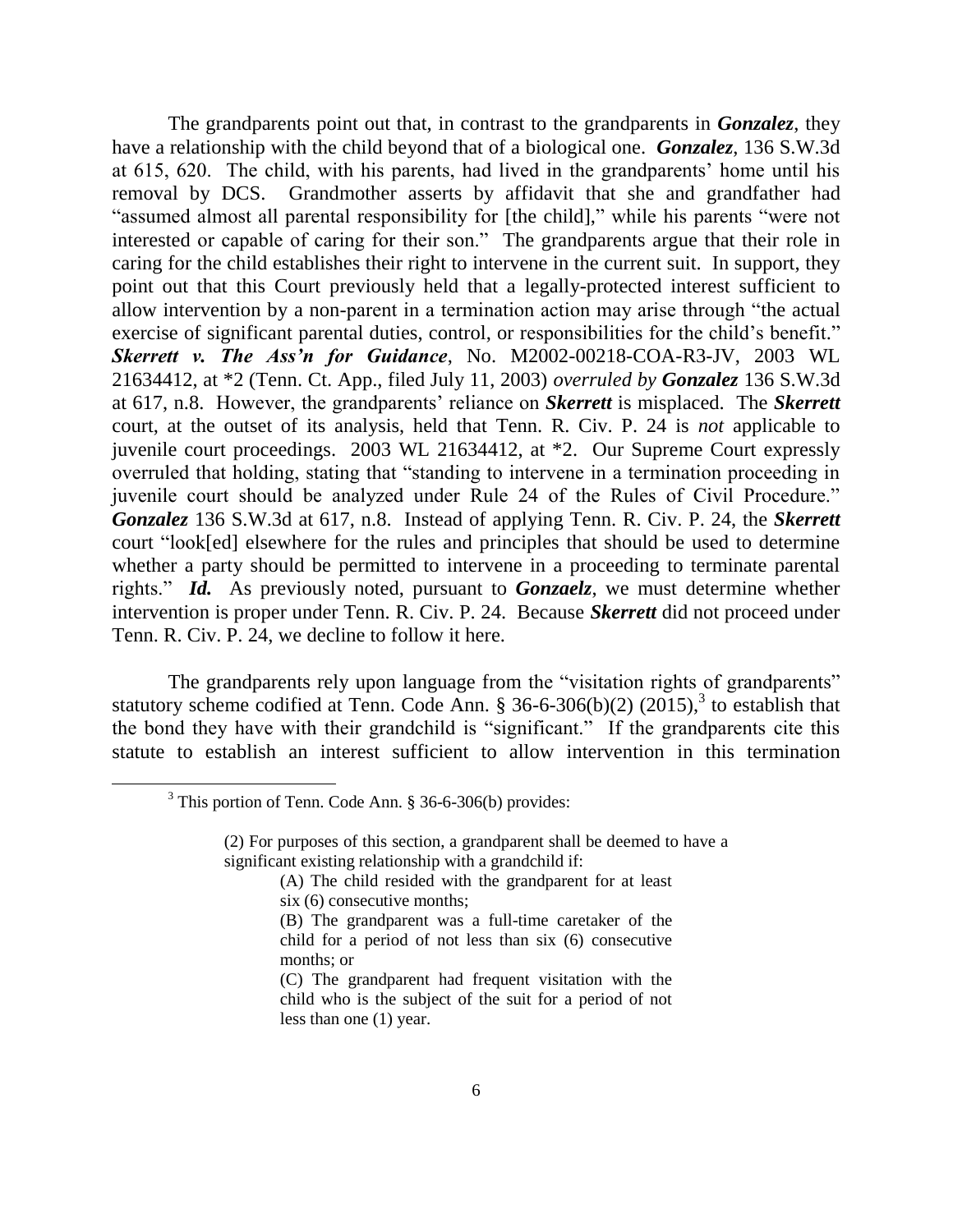proceeding as a matter of right, their reliance is misplaced. The plain language of Tenn. Code Ann. § 36-6-306(b)(2) indicates that the description only applies "[*f*]*or purposes of this section*[.]" (Emphasis added.) Simply stated, the statute has absolutely nothing to do with a grandparent's attempt to intervene in a termination case. This is shown by the express language of the statute.

Notably, despite having lived with the child, the grandparents lacked standing to file a termination petition under Tenn. Code Ann. § 36-1-113(b)(1) (2015). Under that statute, "prospective adoptive . . . parents, including extended family members caring for a related child . . . shall have standing to file" a termination petition against the child"s parents. "[P]rospective adoptive parents" are defined as

> non-agency . . . persons who are seeking to adopt a child and who have made application with a licensed child-placing agency or licensed clinical social worker or the department for approval, or who have been previously approved, to receive a child for adoption, or who have received or who expect to receive a surrender of a child, or who have filed a petition for termination or for adoption[.]

Tenn. Code Ann. § 36-1-102(41) (2015). The grandparents have not established that they "have made application with" a licensed child-placing agency, a licensed clinical social worker, or DCS for approval to adopt the child, nor that they have previously received such approval. Significantly, a "prospective adoptive parent" is one who has "the legal capacity and ability" to file a petition for adoption. *In re Sonya M.*, No. M2015-00064- COA-R3-PT, 2015 WL 4381567, at \*3 (Tenn. Ct. App., filed July 16, 2015) (quoting *In re Shelby L.B.*, No. M2010-00879-COA-R9-PT, 2011 WL 1225567, at \*10 (Tenn. Ct. App., filed March 31, 2011)). "[P]ersons filing for adoption must have physical custody of the child or the right to receive physical custody pursuant to a valid surrender." *In re Sonya M.*, 2015 WL 4381567, at \*3 (citing Tenn. Code Ann. § 36-1-111(d)(6); *see In re Adoption of M.J.S.*, 44 S.W.3d 41, 49 (Tenn. Ct. App. 2000)). Tenn. Code Ann. § 36-1-115(b) (2014) reserves an exception to the physical custody requirement at the time of filing if a party is "filing an intervening petition seeking to adopt the child." The child before us has been in DCS custody since November 2014. The grandparents have not filed a petition for termination or for adoption, nor have they filed a petition to intervene in an adoption proceeding. Without meeting the definition of "prospective adoptive parents," they would not have standing to file for termination.

The grandparents assert that their "interest" will disappear "*if the current action ends with* the rights of the parents being terminated and *the child being adopted*[.]"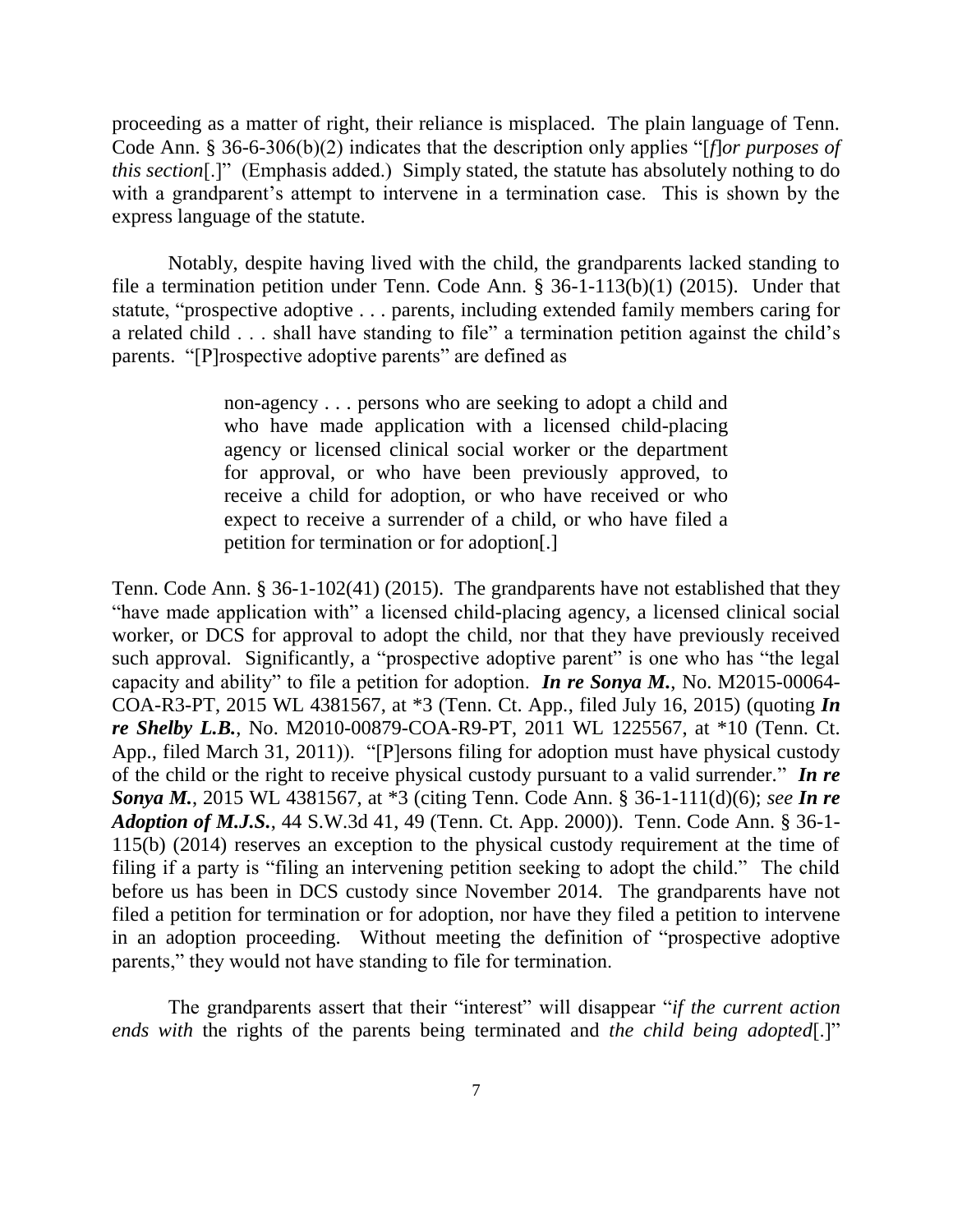(Emphasis added.) However, "[t]he sole purpose of the termination proceeding under Tenn. Code Ann. § 36-1-113 is to sever irrevocably the legal relationship between biological parents and their children." *In re M.J.B.*, 140 S.W.3d 643, 651 (Tenn. Ct. App. 2004). Should the court terminate a parent"s rights to the care and custody of a child,

> the court may award guardianship or partial guardianship of the child to a licensed child-placing agency or the department. Such guardianship shall include the right to place the child for adoption and the right to consent to the child"s adoption. Upon termination of parental or guardian rights, the court may award guardianship or partial guardianship to any prospective adoptive parent or parents with the right to adopt the child, or to any permanent guardian who has been appointed pursuant to title 37, chapter 1, part 8.

Tenn. Code Ann. § 36-1-113(m). "[W]hen partial guardianship has been granted to DCS or any party, the guardianship carries certain rights that must be dealt with before another party can adopt the child." *In re Don Juan J.H.*, No. E2010-01799-COA-R3-JV, 2011 WL 8201843, at \*3 (Tenn. Ct. App., filed Sept. 7, 2011). If DCS is awarded guardianship at the conclusion of a termination action, "Tenn. Code Ann. § 36-1-102 and 113 grant DCS the right to place the child for adoption, and to consent to the adoption." *Id.* at \*3 (citing *In re E.M., II*, No. W2006-00663-COA-R3-CV, 2006 WL 3007511 (Tenn. Ct. App., filed Oct. 24, 2006)). The child in this case will not be adopted as of the conclusion of the current termination action.

Considering other jurisdictions, the *Gonzalez* court found "[i]n the majority of cases . . . grandparents are not allowed to intervene in termination cases either because their interests are adequately represented by the parent"s attorney or guardian ad litem, or because they are deemed to have no interest in the outcome of the proceedings." *Gonzalez*, 136 S.W.3d at 619. In *In re Brian M.*, this Court considered grandparents' request to intervene in a termination of parental rights case brought by DCS against the child"s parents. 2015 WL 78179, at \*1. There, the father was a convicted felon, serving a long prison sentence. *Id.* The children"s paternal grandparents filed a motion to intervene, but were denied. *Id.* at \*1-2. On appeal, we affirmed, finding, in part,

> [t]he pending custody petition . . . did not warrant intervention when Father was capable of adequately representing their interest in the termination proceeding. The parties and the court were apprised of the situation regarding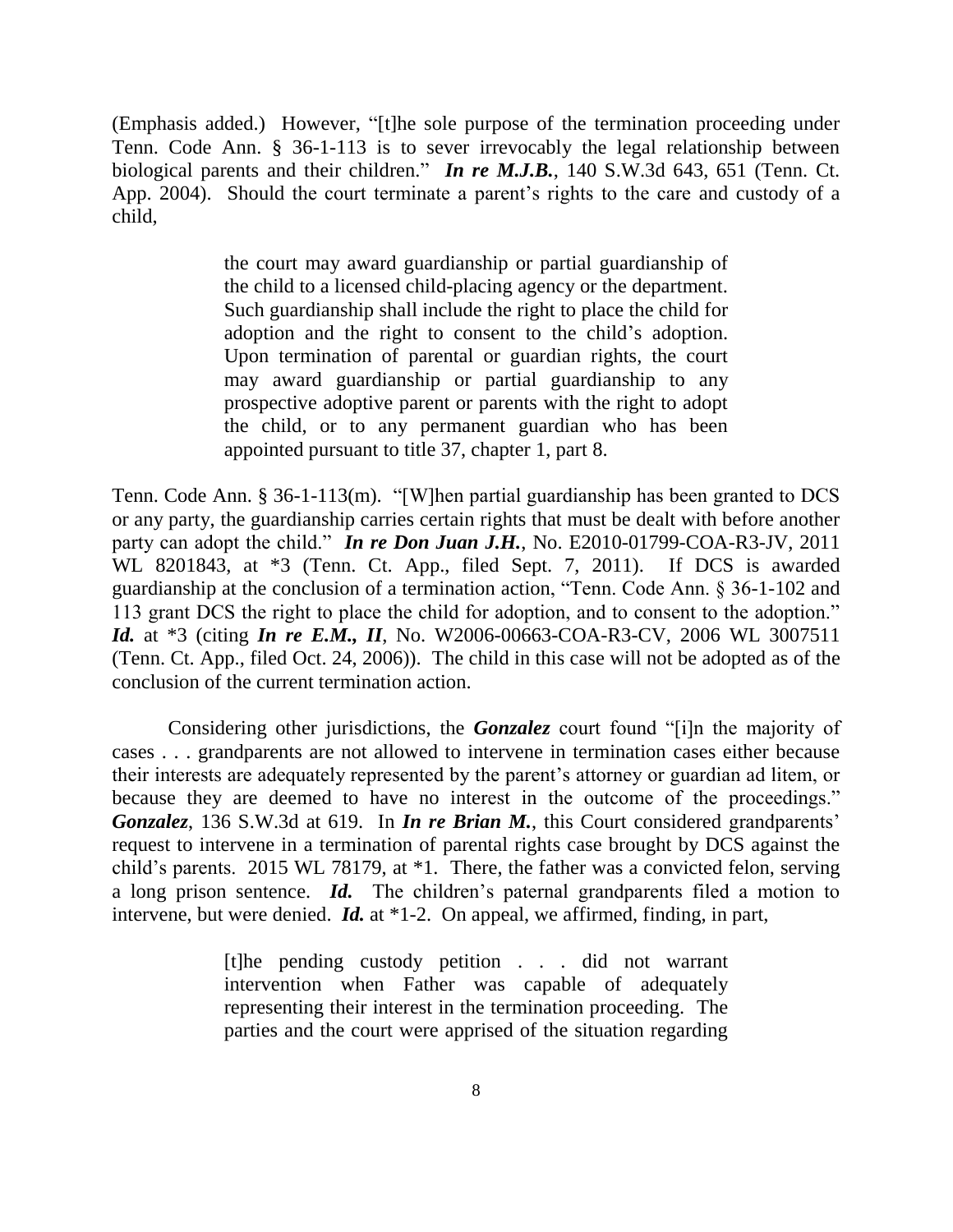Grandparents" desire to adopt the Children. Indeed, Father testified to that fact during the proceeding.

Id. at \*4. Here, DCS argues that if the grandparents established an interest in the current action, that interest would be "adequately represented" by the parents. Under Tenn. R. Civ. P. 24.01(2) intervention is inappropriate where "the applicant"s interest is adequately represented by existing parties." The grandparents maintain that if they are "allowed to intervene, their testimony will be against the interests of the parents[.]" However, mother expressed support for the grandparents' position in a brief she filed in the current appeal. She stated that she "does not refute that [the grandparents] and [the child] were extremely bonded" and expressed her desire for the child to be returned to their home. We find that mother would adequately represent any interest the grandparents have in the termination action. As a result, intervention as a matter of right is not appropriate under Tenn. R. Civ. P. 24.01.

# **C.**

We also must consider the grandparents' request for permissive intervention:

Upon timely application anyone may be permitted to intervene in an action:  $\ldots$  (2) when an applicant's claim or defense and the main action have a question of law or fact in common. In exercising discretion the court shall consider whether or not the intervention will unduly delay or prejudice the adjudication of the rights of the original parties.

Tenn. R. Civ. P. 24.02(2). "Where . . . a common question of law or fact is established, the decision to allow intervention is a matter entrusted to the trial court"s discretion, and the decision should not be reversed by an appellate court absent a showing of abuse of discretion." *Ballard*, 924 S.W.2d at 658. "An abuse of discretion exists when the reviewing court is firmly convinced that the lower court has made a mistake in that it affirmatively appears that the lower court"s decision has no basis in law or in fact and is therefore arbitrary, illogical, or unconscionable." *Brown*, 18 S.W.3d at 191 (citing *Ballard*, 924 S.W.2d at 661). Here, the grandparents do not address how the trial court abused its discretion. Instead, they simply state that they raised a common question – "that of [C.H.]"s future" and a desire to "vigorously pursue [the child]"s best interest." In *In re Brian M.*, this Court affirmed a trial court's denial of a motion to intervene despite concluding that "[t]he proceedings admittedly had a question of law or fact in common, namely the best interest of the [c]hildren." 2015 WL 78179, at \*4. There, we affirmed